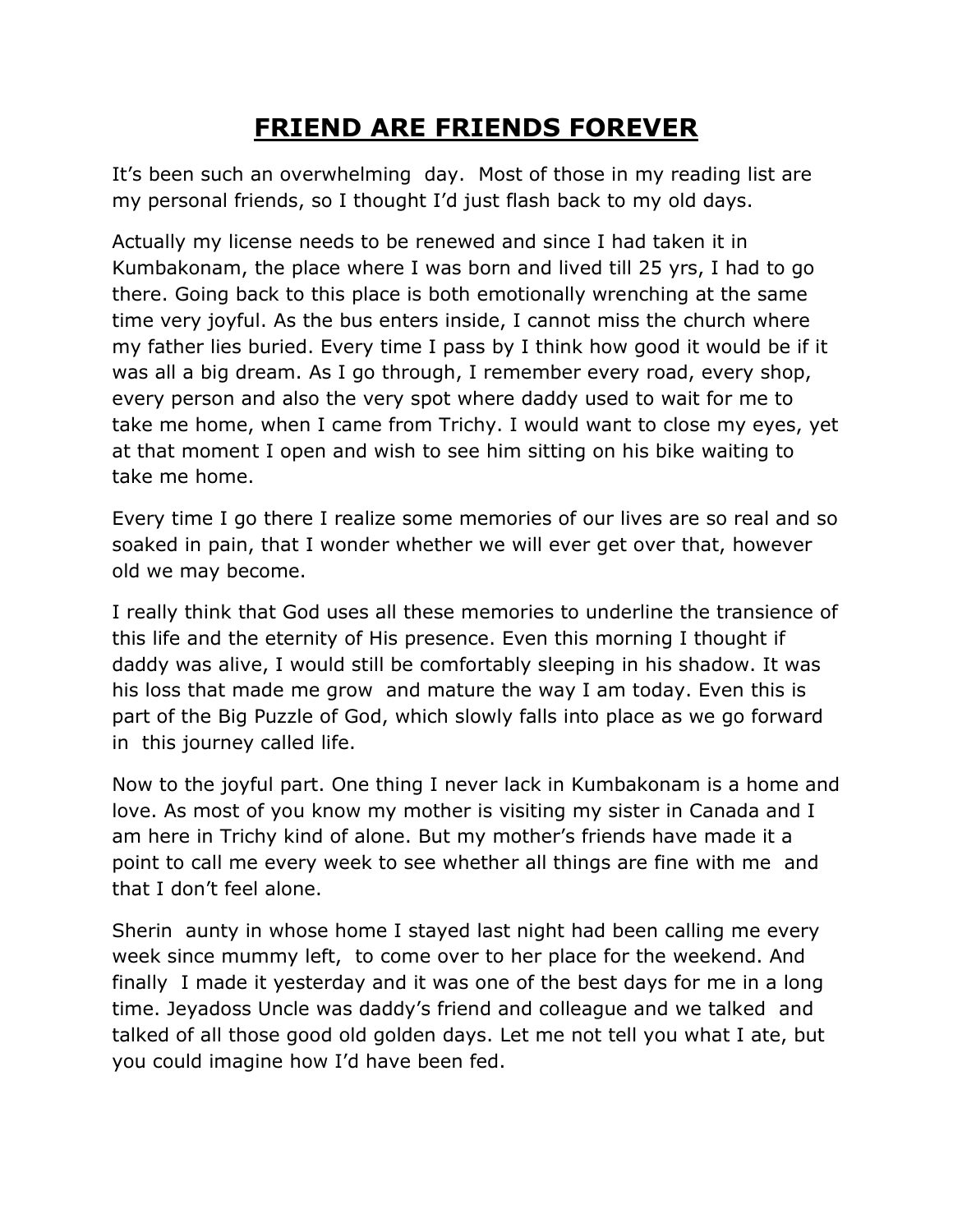As I was in their home another aunty from Madurai who was mummy's classmate called me for food if I happened to be in Madurai, for the weekend. I told her I was not. In fact whenever I visited Madurai for the weekend Vijaya aunty cooked for me, though I told her there was a cook at home. I could give her no excuse.

I've never felt so pampered before. Another aunty is visiting her daughter in the US and she never fails to call from there once in a fortnight.

All these friendships with my parents go back more than 40 years and it has spilled over to another generation.

I really feel so privileged and blessed to be surrounded by such a circle of love and remembrance. But in all these relationships the common denominator is the love of Christ. Without that I am sure this relationships would not have endured so long and this strong.

In these days of use and throw, when most relationships are built around use value and utility quotient, it is heartening to see that there is love left which is still unconditional and without expectations.

I love to nurture relationships and I go the extra mile to preserve friendships from my own generation. But these days I am scared to forge new friendships because of the impending hurt that is round the corner. I know it is not a right attitude, but friendships these days are largely built on what solid contribution I can bring to the networking. And I am really mistrustful about that.

Yet I do have good lasting friendships. Many of those who have hurt, have come back and am glad for that. But in some friendships, I still suffer.

But aren't we all such bad friends with God?

We betray him, forget Him after He answers our prayers, ignore Him completely when we don't need Him, but bawl our eyes and heart out when we need something.

Yet He always loves and proves again and again that,

**John 15:13 ( NASB )** <sup>13</sup>"Greater love has no one than this, that one lav down his life for his friends.